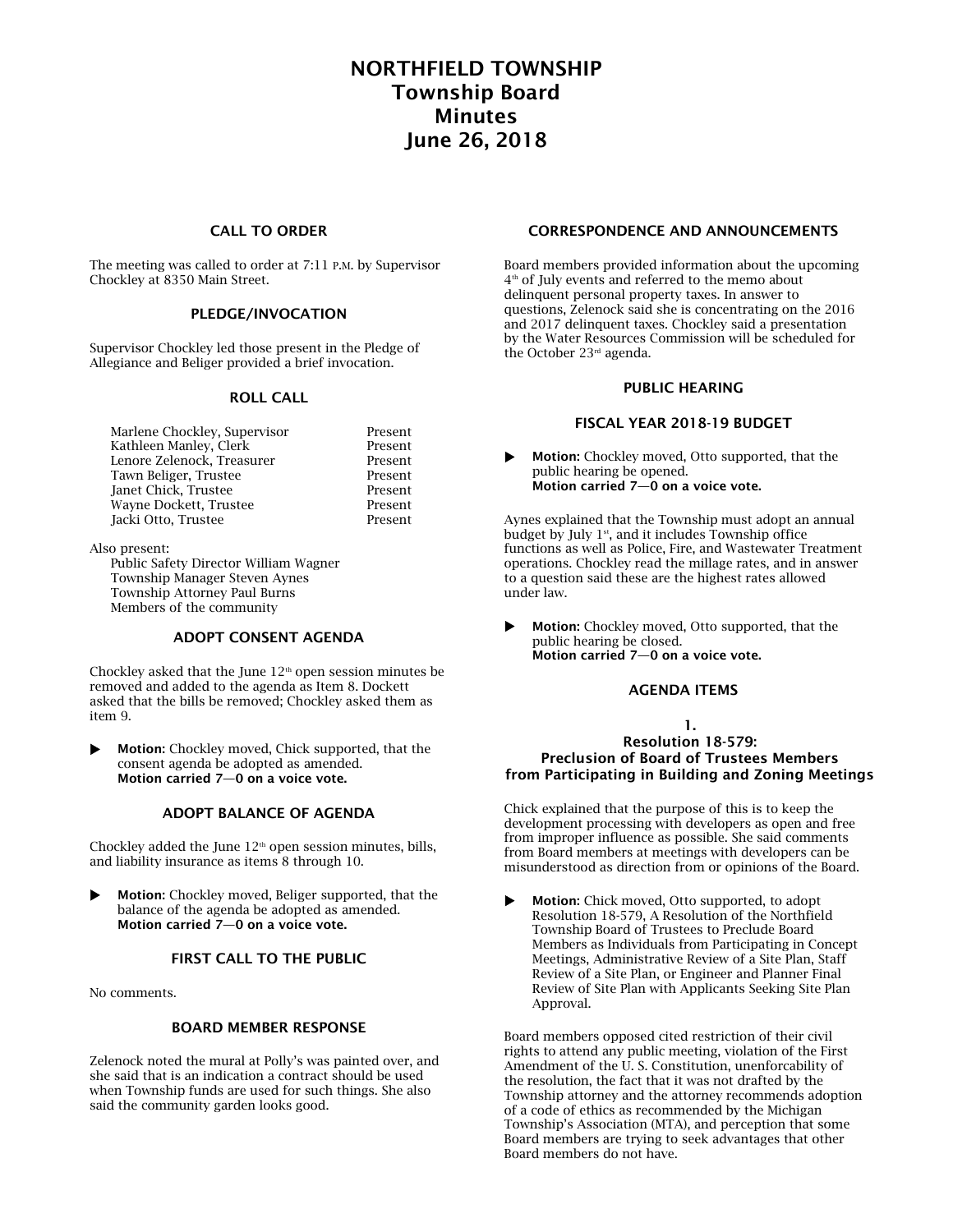## Northfield Township Board Meeting Minutes of Regular Meeting Public Safety Building; 8350 Main Street June 26, 2018

Attorney Burns said the issue with the proposal is that it is a policy that would not have the force of law. He said although the Board could agree to adopt it, and any Board member choosing to attend the meetings listed could be seen as violating the trust of the Board, any Board member has the right to speak on any topic at any time.

#### Motion failed  $3-4$   $2-5$  on a roll call vote, Beliger, Manley, Zelenock, Chockley, and Dockett opposed.

Chick asked that Board members be informed of any of the types of meetings listed in the proposed resolution so they have an opportunity to attend. It was agreed she will talk to the Township Planner about how that will be done in the future. Burns said the public does not have to be invited to such meetings, but if more than three Board members attend it would be a public meeting and would have to be publicly noticed.

Chockley noted she had distributed the MTA's code of ethics. Otto and Manley agreed to review this and get it scheduled for discussion on a future Board agenda.

#### 2. Resolution 18-590: Fiscal Year 2017-18 Budget Amendment #5

Motion: Chockley moved, Beliger supported, to approve Resolution 18-590, Fiscal Year 2017-18 Budget Amendment #5. Motion carried 6—1 on a roll call vote, Dockett opposed. Resolution adopted.

## 3. Fiscal Year 2018-19 Budget Adoption and Related Issues

a. Proposed 2% Pay Increase for Non-Police and Fire *Department Employees (to be effective July 1, 2018).*

Aynes reported that the Township attorney advised him that wage increases, contracts being adopted or amended, and sewer rate increases have to be voted on separately from the budget, and to have them effective July  $1<sup>st</sup>$  they would have to be adopted at this meeting.

In answer to questions, Aynes said he is in the process of completing performance reviews of staff who report to him, and the Wastewater Treatment Plant (WWTP) Superintendent is doing reviews for his staff. Board members noted in the past staff raises have been approved retroactively.

 Motion: Zelenock moved, Chick supported, to approve a 2% increase in pay for Tammy Averill, Mary Bird, Jennifer Carlisle, Yvette Patrick, Christiana Wilson, and Dawn Samfillippo.

Aynes said this motion could be made at the July  $10<sup>th</sup>$ meeting and staff would still receive pay raises as of July 1<sup>st</sup> since paychecks for the time starting July 1<sup>st</sup> will not be produced until after the July 10<sup>th</sup> meeting.

## Zelenock withdrew her motion.

Aynes said he will make sure staff reviews are complete and that motions for pay raises, including for non-union employees in Police and Fire, are on the July  $10<sup>th</sup>$  agenda.

- Motion: Chockley moved, Otto supported, that the proposed *2% Pay Increase for Non-Police and Fire Department Employees and for non-union Police and Fire Employees (to be effective July 1, 2018)* be tabled to July 10, 2018. Motion carried 7—0 on a voice vote.
- *b. Amended Agreement to Assessment Administrative Services Contract*

Dockett asked that "days" be translated in "hours" throughout the document.

 Motion: Chockley moved, Manley supported, to approve the Amended Agreement to the Assessment Administrative Services LLC Contract to be prepared by attorney Burns and to authorize the signature by the Township Manager to provide 24 hours per week of assessing services at a cost of \$96,540 per year, a net increase of \$31,900.

Manley said she is in favor of 24 hours per week, rather than 16, to provide better service to the public and to make sure the tax roll is correct and as fair to the taxpayers as possible.

#### Motion carried 6—1 on a roll call vote, Dockett opposed.

- *c. Proposed Consideration of Increase to Wastewater System Development Charges and Quarterly Fees to Rate Study Base Rate*
- Motion: Zelenock moved, Manley supported, that the *Proposed Consideration of Increase to Wastewater System Development Charges and Quarterly Fees to Rate Study Base Rate* be tabled to a meeting in July.

Zelenock requested that a concise and clear memo be provided to Board members and posted on the website explaining the foundation for the rate increase before this is considered again by the Board.

#### Motion carried 7—0 on a voice vote.

#### 4. Resolution 18-591: General Appropriations Act Fiscal Year 2018-19 Budget

- Motion #1: Beliger moved, Otto supported, to approve Resolution 18-591, General Appropriations Act for the Fiscal Year 2017-18 Budget.
- Amendment to motion #1: Chockley moved, Beliger supported, to amend the motion to include the millage rates, as follows:

| General Fund                 | .7832 mills  |
|------------------------------|--------------|
| Law Enforcement Fund         | 4.409 mills  |
| Fire and Medical Rescue Fund | 1.9868 mills |

Amendment to motion #1 carried 6—1 on a roll call vote, Dockett opposed.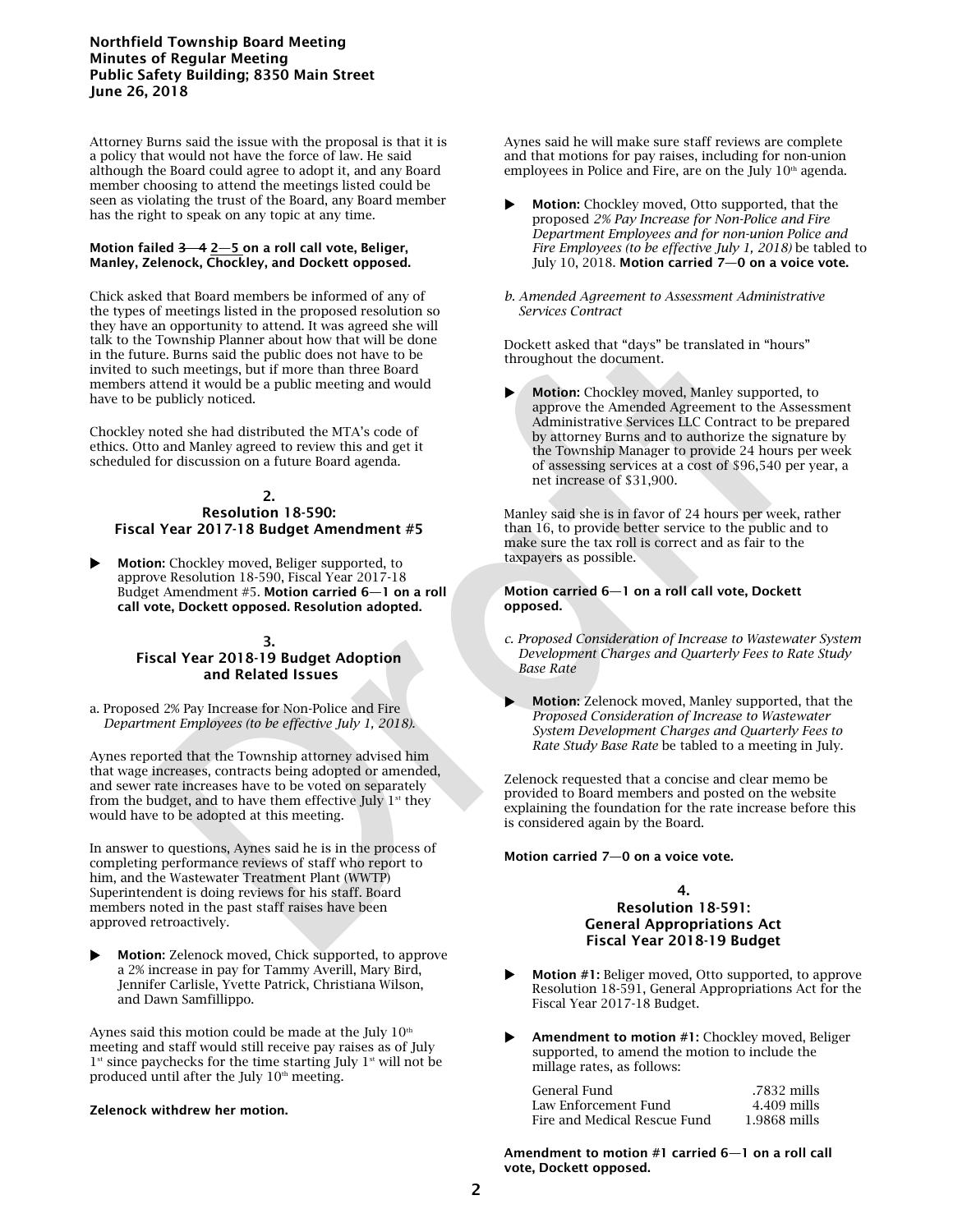## Northfield Township Board Meeting Minutes of Regular Meeting Public Safety Building; 8350 Main Street June 26, 2018

Amended motion #1: Beliger moved, Otto supported, to approve Resolution 18-591, General Appropriations Act for the Fiscal Year 2017-18 Budget, with millage rates of:

| General Fund-                | .7832 mills  |
|------------------------------|--------------|
| Law Enforcement Fund-        | 4.409 mills  |
| Fire and Medical Rescue Fund | 1.9868 mills |

Aynes reviewed the budget development process, and he and the Board agreed the budget process needs to be started earlier and decisions that affect the budget discussed earlier.

Motion #2: Zelenock moved, Chockley supported, that all budget items be completed by at least by the end of May each year, and the necessary agenda items that need to be addressed for each budget period be brought to the Board before May. Motion #2 carried 7—0 on a voice vote.

#### Amended motion #1 carried 6—1 on a roll call vote, Dockett opposed.

The Board discussed the need to consider other items (e.g. 75 Barker Road, Township Office improvements) to be discussed and included in the budget, to anticipate other potential needs, and to consider the capital improvements plan in the budget process.

## 5.

# Ordinance 18-57: Amendment to Zoning Ordinance for Temporary Holiday Sales

**Motion:** Chick moved, Beliger supported, to approve Ordinance 18-57, An Ordinance of the Board of Trustees of Northfield Township. Michigan, to Amend Article XXIV, Supplementary Regulations Standards, Section 36-724, and Amend Article II Definitions, Section 36-29.

Chick explained that this expands the Christmas Tree sales currently in the ordinance to include a variety of temporary sales. In answer to a question from Beliger, Chick said the Board approves fees, and this proposal concerns the ordinance only. Dockett said there could be a lot of fees given the number of permits referenced in the proposal. He said the Township has a lot of empty storefronts, but no bank, hardware store, or pharmacy. He said the regulations apply to small business owners, but not the Township, other government agencies, or nonprofits, and that is not fair. Chockley noted that without this ordinance businesses such as the fireworks sales spoken about earlier will not be allowed.

There was discussion about whether the proposal could be amended so that it applies to non-profits. Chockley said that is an equal protection issue that needs to be looked at by legal counsel.

#### Motion carried 5—2 on a roll call vote, Dockett and Beliger opposed.

#### 6.

# Downtown Development Authority (DDA) Appointments

- **Motion:** Chockley moved. Otto supported, to appoint Dana Forrester to the Downtown Development Authority for a term ending June 30, 2022. Motion carried 7—0 on a voice vote.
- Motion: Chockley moved, Zelenock supported, to appoint Barb Griffith to the Downtown Development Authority for a term ending June 30, 2022. Motion carried 7—0 on a voice vote.
- Motion: Chockley moved, Otto supported, to appoint David Horton to the Downtown Development Authority for a term ending June 30, 2020. Motion carried 7—0 on a voice vote.

## 7. North Village Request for Proposals Submittal Review

Aynes reported that one of the two parties who previously expressed interest has withdrawn, leaving one proposal.

 Motion: Chockley moved, Chick supported, that the Township Manager work with the Township planner to prepare an evaluation memorandum assessing the submitted North Village proposal for the July 24, 2018, Board meeting.

Dockett said it does not seem fair to proceed with only one proposal. Zelenock recalled that the Board had previously directed the planner to score all proposals and noted that still needs to be done. She asked for planner Lippens to provide the scoring criteria to all Board members asap.

Aynes reviewed his discussions with Lippens about this project and suggested a meeting with the developer. The Board discussed the review process for the proposal, and noted that there will be a negotiation process involved as the developer and the Township discuss what each wants to see on the site.

#### Motion carried 5—2 on a roll call vote, Zelenock and Dockett opposed.

Beliger asked if the developer purchasing the property outright is an option, and asked that it be part of the discussion. Otto reported that the developer had offered to purchase a portion of the property.

## 8. Minutes

Chockley and Zelenock made several changes to the regular Board meeting of June 12, 2018.

 Motion: Chockley moved, Zelenock supported, that the minutes of the special Township Board meeting of June 12, 2018, be approved as presented, and the minutes of the regular Township Board meeting of June 12, 2018, be approved as corrected.